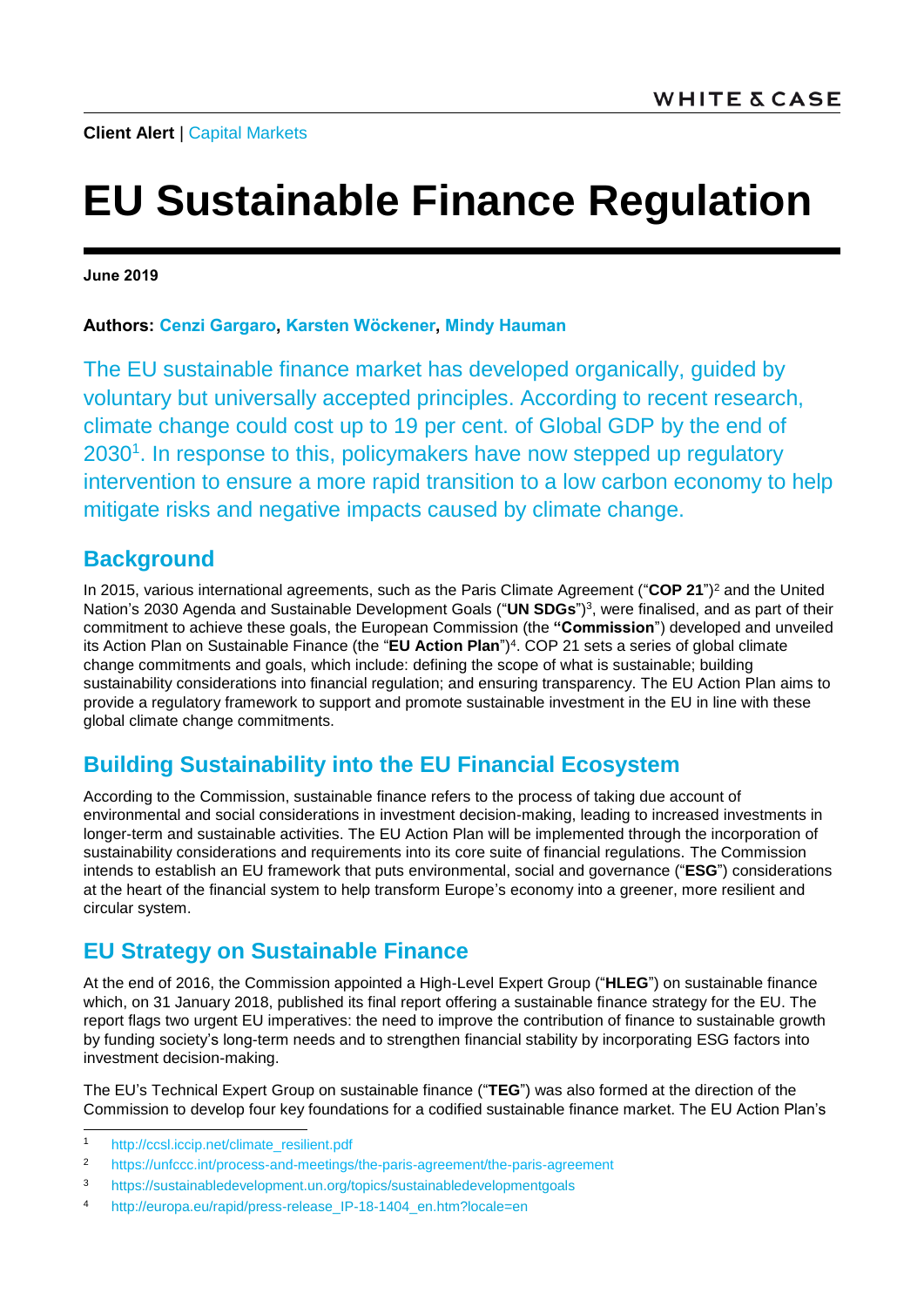aim is to transform the EU's economy into a greener, more resilient system to reduce the EU's carbon footprint, boost competitiveness by improving efficiency of production and reduce costs of resources. The strategy comprises the following key recommendations:

- 1. Establish and maintain a common sustainability taxonomy at the EU level (the "**EU Taxonomy**") and develop EU sustainability ("**ECO**") standards and labels;
- 2. Foster transparency and long-termism in financial and economic activity by:
	- moving focus away from short-term performance (as investments into environmental and social objectives require a long-term orientation);
	- upgrading disclosure rules to make sustainability risks fully transparent (thereby allowing investors to take better informed and more responsible investment decisions); and
	- promoting a retail investment savings strategy which includes making ESG part of any investment advice;
- 3. Develop an EU green bond standard ("**EU GBS**"); and
- 4. Develop benchmarks for low-carbon investment strategies.

#### **Timeline**



#### **The EU Taxonomy**

The TEG released its draft taxonomy for sustainable economic activities in December 2018<sup>5</sup>. The EU Taxonomy will be used as the basis for many aspects of the EU Action Plan<sup>6</sup>, such as devising a standard for green bonds, ECO labels for sustainable funds and gauging how much of a company's overall turnover actually comprises sustainable activities. While the EU Taxonomy is voluntary, it is expected to have a lot of buy-in from market participants. The aim is, by giving companies and financial instruments readily comparable sustainability credentials, to open the market up to a much broader range of potential participants.

Whether an economic activity qualifies as being environmentally sustainable depends on the following technical screening criteria:

- 1. the activity must contribute substantially to one of the six EU environmental objectives<sup>7</sup>;
- 2. the activity must not cause significant harm to any of the EU environmental objectives;

l

<sup>5</sup> [https://ec.europa.eu/info/sites/info/files/business\\_economy\\_euro/banking\\_and\\_finance/documents/sustainable](https://ec.europa.eu/info/sites/info/files/business_economy_euro/banking_and_finance/documents/sustainable-finance-taxonomy-feedback-and-workshops_en.pdf)[finance-taxonomy-feedback-and-workshops\\_en.pdf](https://ec.europa.eu/info/sites/info/files/business_economy_euro/banking_and_finance/documents/sustainable-finance-taxonomy-feedback-and-workshops_en.pdf)

<sup>6</sup> https://eur-lex.europa.eu/legal-content/EN/TXT/PDF/?uri=CELEX:52018DC0097&from=EN

 $7$  The six EU environmental objectives are: climate change mitigation; climate change adaptation; sustainable use and protection of water and marine resources; transition to a circular economy, waste prevention and recycling; pollution prevention and control; and protection of healthy ecosystems.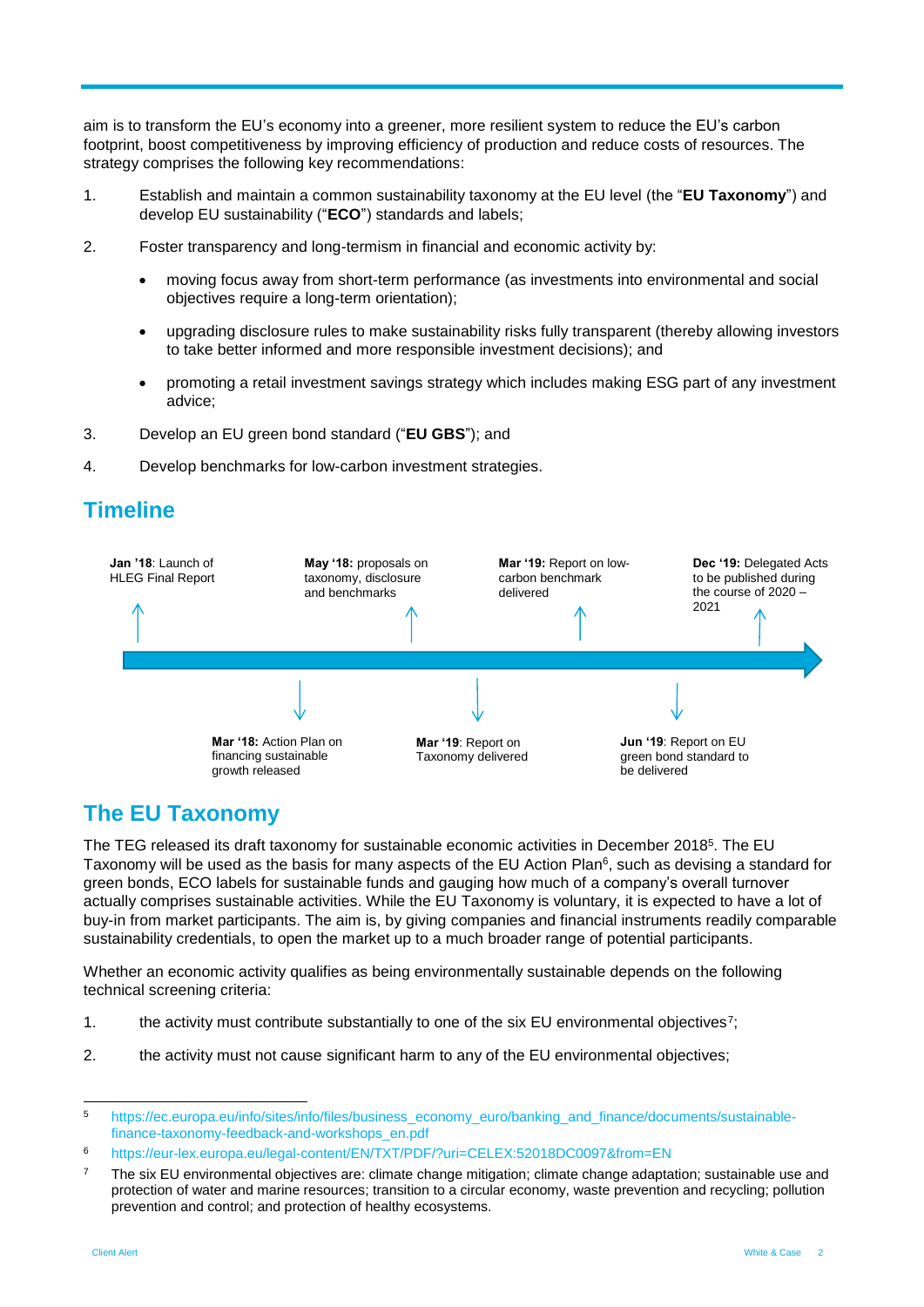- 3. the activity must comply with minimum social safeguards; and
- 4. the activity must comply with technical screening criteria.

When it comes to defining which activities are compliant with the EU Taxonomy, the TEG takes into account existing EU legislation and has based its work on NACE codes<sup>8</sup>, which are EU statistical classifications of economic activities. However, these have been criticised in some areas as not being the right tool for the job. In addition, the NACE codes only cover the EU economy, but the financial industry often operates on a global level. Therefore, some market participants believe the TEG should align its taxonomy to other international classification systems, such as ICB<sup>9</sup> or GICS<sup>10</sup>.

Another concern is that the EU Taxonomy should not be so restrictive that it makes reporting so unmanageable that financial institutions avoid lending or are so restrictive that they prevent transitioning entities from accessing funding to further finance their ESG transition<sup>11</sup>. The EU Taxonomy's aim is to serve as a dictionary rather than a mandatory list. Its purpose is to help market participants establish a common language about which activities are sustainable and reduce concerns about greenwashing. However, the use of the EU Taxonomy will be voluntary.

# **ECO Labelling and the EU Taxonomy**

One notable barrier facing ESG and sustainable investing is its labelling. The EU Taxonomy may be used to assess which proportion of a company's production revenues are compliant with it. For example, a solar farm operator would likely receive a 100 per cent. 'greenness' evaluation as all of its revenue comes from a 'green' activity, whereas a company that produces electricity by coal and solar would receive a lower green assessment. An EU sustainable finance ECO label, together with the EU Taxonomy, will set the percentage thresholds a fund needs to fulfil in order to be compliant, and the minimum ESG practices a company has to comply with. A fund would be deemed 'green' or 'environmentally sustainable' when the overall proportion of the green activities of its holdings that are compliant with the EU Taxonomy are higher than a certain threshold. For example, one fund would be attributed a 60 per cent. sustainable activities weighting, while the second one, only 20 per cent. thereby making an investor's investment selection more transparent and therefore easier.

# **The EU GBS and the EU Prospectus Regulation**

The EU GBS<sup>12</sup> will include guidance or options on a green bond standard. The EU GBS will be linked to the EU Taxonomy when determining what qualifies as a green bond. However, the use of the EU Taxonomy will be voluntary.

Currently, when an issuer considers a green bond issuance, neither Regulation (EC) No. 809/2004, nor its forthcoming successor, Regulation (EU) 2017/1129, (the "**New Prospectus Regulation**") requires the issuer to provide specific information in the prospectus on the extent to which the issuance serves a 'green' purpose. Under current regulations, the prospectus need only contain information that enables investors to make an informed assessment of the securities offered by an issuer. While the 'green use of proceeds' by green bond issuers is the hallmark for ESG investors, most other ESG information is provided by issuers to investors outside the prospectus. For instance, green bonds will be marketed to investors as 'green' during road shows but some issuers do not include information within the prospectus to explain why such bonds can be labelled as 'green'. Consequently, there is currently no EU regulatory requirement on issuers to continue applying green standards or providing periodic reporting or verification by a third party at any time after issuance<sup>13</sup>. Some regulators believe that the absence of mandatory regulation for the provision of information in the prospectus increases the risks of 'greenwashing' and would prefer to have a clear legal basis under the

 $\mathbf{a}$ <sup>8</sup> <https://tl9000.org/abcb/nace.html>

<sup>9</sup> <https://www.ftserussell.com/financial-data/industry-classification-benchmark-icb>

<sup>10</sup> <https://www.msci.com/gics>

<sup>11</sup> Commentators have noted that transitioning entities will have the greatest impact on reducing overall carbon footprint than those who are already sustainable.

<sup>&</sup>lt;sup>12</sup> EU GBS working group is to report on the proposed GBS by Q2 2019.

<sup>&</sup>lt;sup>13</sup> There is no 'greenium' or pricing advantage for most green bonds and both reputation and misrepresentation are felt to be enough of a deterrent against 'greenwashing'.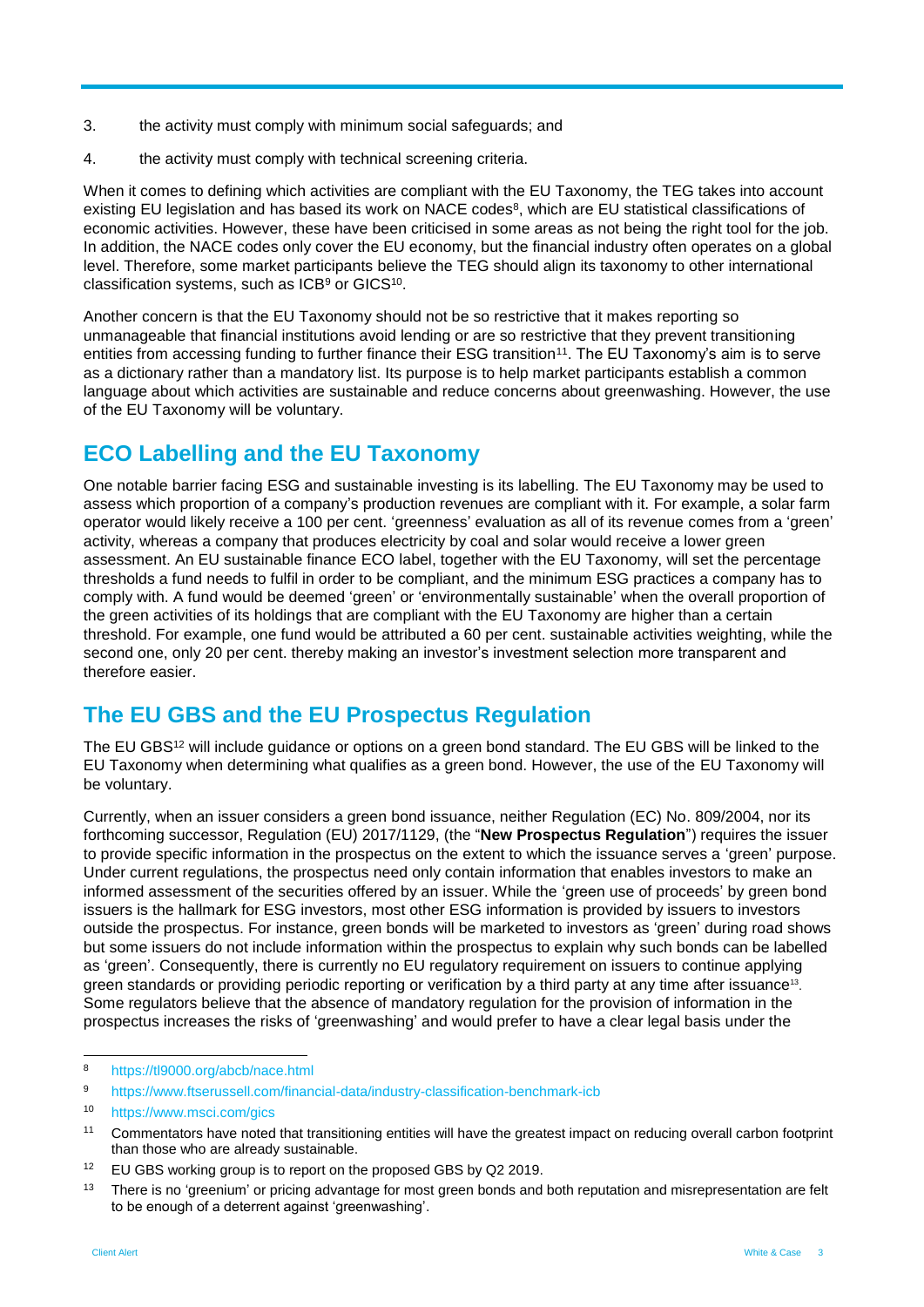Prospectus Regulation to require issuers to ensure green bonds remain green during their life and require issuers to communicate this information regularly to investors. They recommend the EU GBS include a building block information annex on green bonds under the New Prospectus Regulation.

## **Low Carbon Index and the EU Benchmark Regulation the ("EU BMR")**

Sustainable indices and funds are becoming increasingly prolific, and whether a company's investment opportunities are eligible for investment via a sustainable fund or inclusion on a sustainable index could impact their share price or cost of debt funding. As part of the EU Action Plan, on 25 February 2019, the EU Parliament and the Council reached a political agreement on the creation of two new categories of benchmarks: the 'EU climate transition benchmark'<sup>14</sup> and the 'EU Paris-aligned benchmark'<sup>15</sup> . The EU BMR will be updated through delegated acts to take account specifically of these two new low carbon benchmarks<sup>16</sup>. The proposed amendment would introduce and define low-carbon benchmarks as a new class of benchmark, for which administrators must explain their methodology regarding the measurement and reconciliation of ESG or low-carbon factors in their index. The Commission will also have the power to set minimum standards for classification as a low-carbon benchmark to prevent users of benchmarks being misled by false or exaggerated nomenclature.

# **EU Action Plan and Investment Advisors/ Managers**

The intention of the EU Action Plan is that better disclosure will lead to greater and more comparable information on sustainability risks, thereby resulting in more and better investment opportunities for investors.<sup>17</sup> The EU Action Plan will provide a framework for transparency across the sustainable finance space where issuers, managers and funds will demonstrate the sustainability of their product or service in a transparent way for investors. Under the EU Action Plan, institutional investors including asset managers, insurers and pension funds will need to report to clients or stakeholders on how they integrate sustainable and ESG risks into their investment processes. Entities marketing financial products as sustainable investments will need to publish details about the sustainability impact of those investments, along with targets and the methodologies used to quantify them. These new disclosure requirements<sup>18</sup> will be in addition to existing regulatory reporting requirements contained in the Undertakings for Collective Investments in Transferable Securities ("**UCITS**") Directive and the Alternative Investment Fund Managers Directive ("**AIFMD**").<sup>19</sup> The EU Action Plan will require amendments through delegated acts to the Markets in Financial Instruments Directive II ("**MiFID II**") and the Insurance Distribution Directive ("**IDD**").

# **MiFID II**

As part of the EU Action Plan, the European Securities and Markets Authority ("**ESMA**") published a consultation paper<sup>20</sup> setting out proposals requiring the integration of sustainability risks into investment decisions or advisory processes under MiFID II, which was followed by a draft Delegated Regulation from the Commission in January 2019<sup>21</sup>. Given that under MiFID II, in-scope firms must establish adequate procedures to ensure compliance with MiFID II obligations, this amendment means such firms would need to devise a procedure to at least assess the sustainability of investments and processes it advises on. Similarly, ESMA's guidelines on MiFID II will be updated to refer to the need to identify with a relevant degree of granularity a particular client's ESG preferences with regard to their investments.

 $14$ Where the underlying assets have less carbon emissions than a standard index.

<sup>&</sup>lt;sup>15</sup> Where carbon emission savings exceed their carbon emissions with the aim to meet the two degrees Celsius objective in the Paris Agreement.

<sup>16</sup> <https://ec.europa.eu/transparency/regdoc/rep/1/2018/EN/COM-2018-355-F1-EN-MAIN-PART-1.PDF>

<sup>17</sup> http://europa.eu/rapid/press-release\_IP-18-3729\_en.htm

<sup>&</sup>lt;sup>18</sup> Pension funds and asset managers have warned against the criteria being too prescriptive, as different organisations will have their own ESG and sustainable investment processes.

<sup>19</sup> [https://www.ipe.com/analysis/analysis/esg-european-commission-triggers-unease-with-esg](https://www.ipe.com/analysis/analysis/esg-european-commission-triggers-unease-with-esg-approach/10023420.article)[approach/10023420.article](https://www.ipe.com/analysis/analysis/esg-european-commission-triggers-unease-with-esg-approach/10023420.article)

<sup>20</sup> [https://www.esma.europa.eu/press-news/consultations/consultation-integrating-sustainability-risks-and-factors-in](https://www.esma.europa.eu/press-news/consultations/consultation-integrating-sustainability-risks-and-factors-in-mifid-ii)[mifid-ii](https://www.esma.europa.eu/press-news/consultations/consultation-integrating-sustainability-risks-and-factors-in-mifid-ii)

<sup>21</sup> [http://ec.europa.eu/finance/docs/level-2-measures/mifid-delegated-act-2018\\_en.pdf](http://ec.europa.eu/finance/docs/level-2-measures/mifid-delegated-act-2018_en.pdf)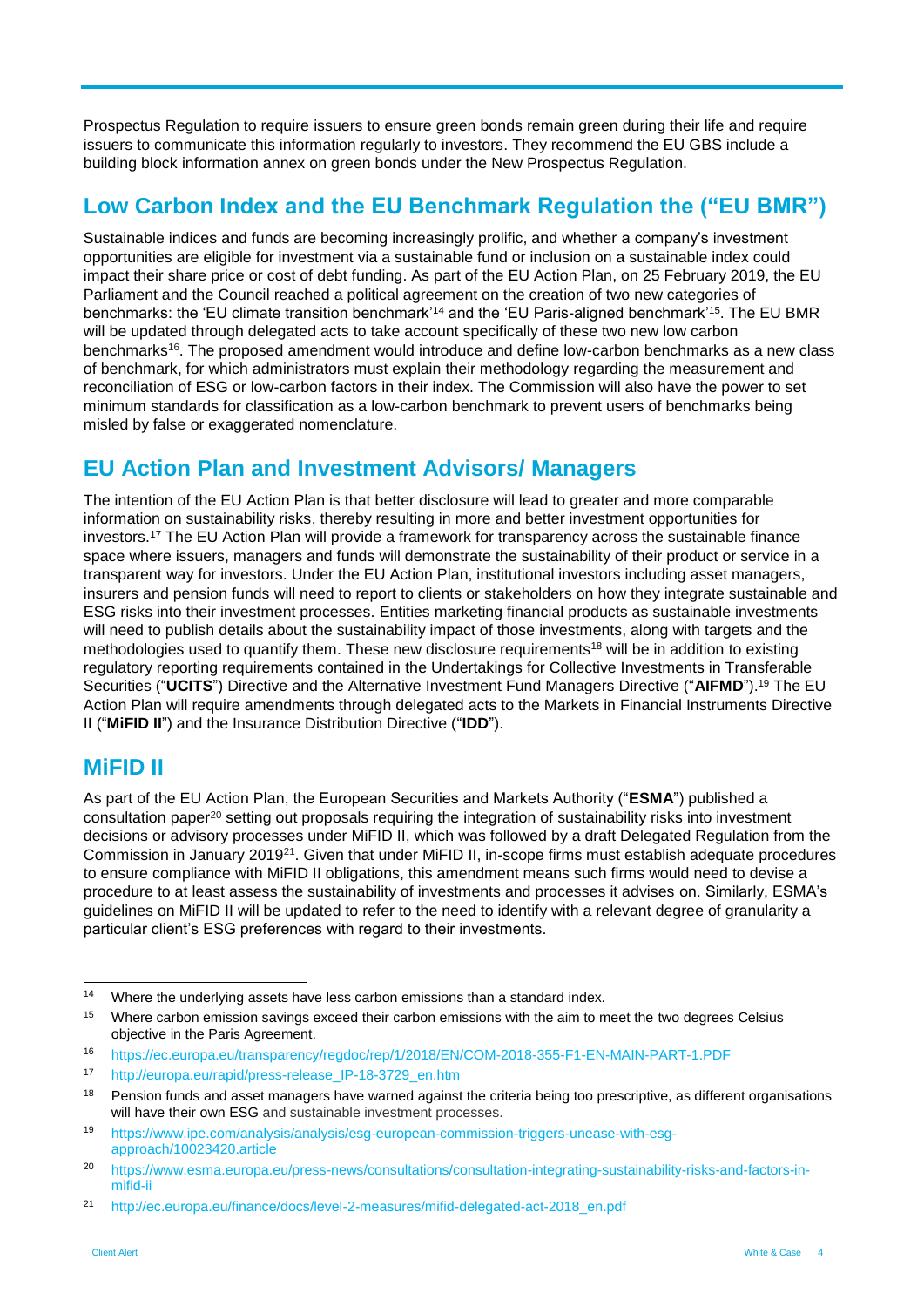It is unlikely that wholesale bonds, for which the target market is exclusively wholesale investors, would have to disclose a separate ESG analysis of the issuance, given that institutional investors are deemed to have sufficient experience to judge whether bonds meet their ESG preferences. Asset managers, however, may have to undergo additional engagement with their clients to ensure their ESG preferences are known and accounted for.

## **UCITS and AIFMD**

ESMA is consulting on the inclusion of similar considerations for fund managers outside of the scope of MiFID II through amendments to the UCITS Directive and the AIFMD<sup>22</sup>, following a regulatory proposal from the Commission<sup>23</sup>. All in-scope fund managers, including insurance and pension funds, would need to incorporate sustainability risks –i.e. the risks of fluctuation in the value of positions in a fund's portfolio due to ESG factors– into their decision-making processes, which increases the value of sustainability and long-term thinking. Fund managers would need to disclose how they integrate ESG risks in investment decisions and fund managers will need to disclose their methodologies used to measure the ESG impact of an investment or product, but they will not have to disclose all details of their investment strategy.

# **The EU Directive on Disclosure of Non-Financial Information<sup>24</sup> (the "EU NFI Directive")**

Separate from the EU Action Plan, the new regulations in the EU NFI Directive require in-scope companies<sup>25</sup> to disclose, to the extent necessary for an understanding of the company's development, performance, position and impact of its activity, information relating to: environmental; employee; social; human rights; anticorruption; and anti-bribery matters. This includes a description of:

- the company's business model;
- the company's ESG policies, including any due diligence processes implemented pursuant to those policies;
- the outcome of those policies;
- the principal risks relating to ESG matters in connection with the company's operations;
- how the company manages ESG risks; and
- a description of the company's business relationships, products and services which are likely to cause adverse impacts relating to ESG risks.

# **Credit Ratings and ESG Disclosure**

Credit rating agencies ("**CRAs**") offer issuers sustainability ratings as indicators to ESG investors. These ratings are distinct from an issuer's general credit rating, because they evaluate the overall sustainability quality more objectively. This may be set to change, as some CRAs have stated that ESG factors, including the steps issuers are taking to transition to a low carbon economy, are being incorporated into general credit ratings –i.e. those that make a direct impact on the issuer's cost of financing. Issuers' sustainability and exposure to unsustainable activities will be increasingly significant in this regard, as the availability of data makes the scale of macro-economic, climate-related risks more quantifiable and transparent. An ESMA consultation paper<sup>26</sup> proposes a new requirement that ratings disclose whether and how ESG criteria have been considered as part of a credit assessment outlook. It also proposes a requirement to include a reference and link to the relevant section of the CRA's website where ESG material can be found or provide a document

 $22$ <sup>22</sup> [https://www.esma.europa.eu/sites/default/files/library/esma34-45-](https://www.esma.europa.eu/sites/default/files/library/esma34-45-569_consultation_paper_on_integrating_sustainability_risks_and_factors_in_the_ucits_directive_and_aifmd.pdf) [569\\_consultation\\_paper\\_on\\_integrating\\_sustainability\\_risks\\_and\\_factors\\_in\\_the\\_ucits\\_directive\\_and\\_aifmd.pdf](https://www.esma.europa.eu/sites/default/files/library/esma34-45-569_consultation_paper_on_integrating_sustainability_risks_and_factors_in_the_ucits_directive_and_aifmd.pdf)

<sup>23</sup> https://eur-lex.europa.eu/legal-content/EN/TXT/PDF/?uri=CELEX:52018PC0354&from=EN

<sup>24</sup> <https://eur-lex.europa.eu/legal-content/EN/TXT/HTML/?uri=CELEX:32014L0095&from=EN>

<sup>&</sup>lt;sup>25</sup> Large undertakings which are public-interest entities exceeding on their balance sheet dates the criterion of the average number of 500 employees during the financial year.

<sup>26</sup> <https://www.esma.europa.eu/press-news/consultations/consulation-disclosure-requirements-applicable-credit-ratings>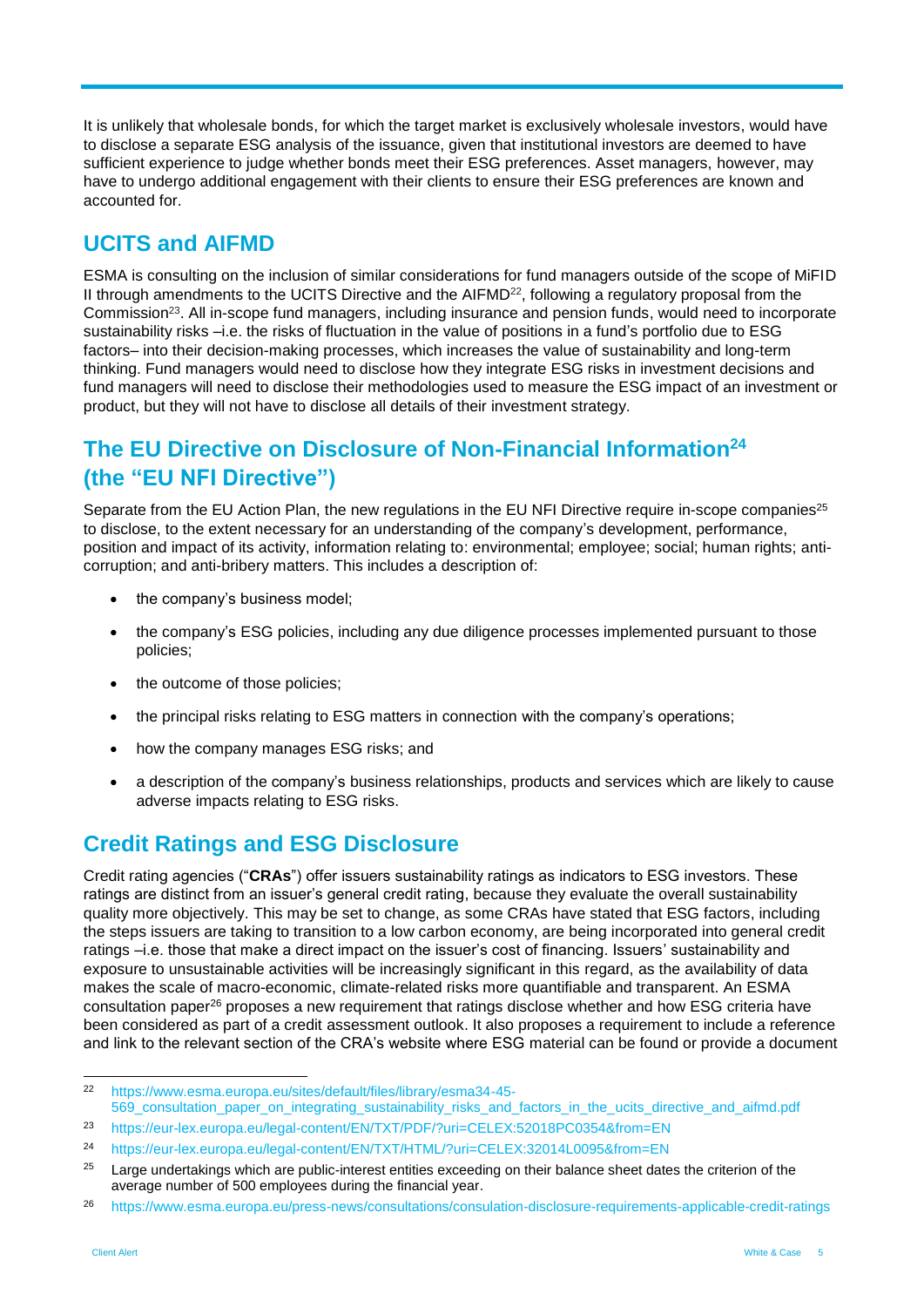explaining how ESG factors were considered within the credit rating methodologies. However, this consultation paper does not create a new liability regime for CRAs.

## **Sustainable Structured Finance and the EU Action Plan**

Though the simple, transparent and standardised framework ("**STS**")<sup>27</sup> does not specifically refer to green assets, EU leaders having signalled their intent to use STS and other sustainable structured finance products to help fulfil EU obligations under COP 21. Transitioning the EU to a sustainable economy as envisaged by COP 21 will require an enormous investment in sustainable infrastructure. The amount of capital needed to meet the challenge is so large that banks alone cannot finance this required investment. Fortunately, there is a deep pool of capital in the hands of institutional investors who are the key participants in the USD 100 trillion bond market. Sustainable securitisation and financial aggregation techniques as supported by the EU Action Plan can help achieve this objective. Sustainable covered bonds and sustainable securitisation initiatives (e.g. green mortgage and asset-backed securities), STS and sustainable Collateralised Loan Obligations ("**CLOs**") will have a legislative framework through the EU Action Plan and can be used to turn, for example, sustainable infrastructure loans into a liquid asset class connected to the bond markets. The transfer of sustainable loans from bank balance sheets into sustainable CLOs will replenish bank sustainable lending capacity. Sustainable securitisations, covered bonds and other types of structured products can help drive the EU economy to meet the EU sustainable growth needs.

Securitisation and its capacity to pool individually illiquid assets (energy-friendly building mortgages, electric vehicles loans, wind farm loans, etc.) into bond market securities creates an opportunity to scale sustainable finance<sup>28</sup>. The opportunity sustainable securitisation offers to sustainable finance in the EU is three-fold by:

- allowing product originators to scale assets to a level they find economically viable;
- providing a larger number of investable sustainable assets to meet demand from EU investors<sup>29</sup>; and
- permitting more risk distribution and diversification of funding sources thereby freeing up capital for institutions to use for other sustainable lending activities $30$ .

The EU Action Plan solves many of the challenges that previously prevented the EU sustainable structured finance market from scaling up by:

- introducing ECO labelling;
- providing benchmarking opportunities on a sustainable index;
- defining clear standards through the EU Taxonomy and providing for CRA-focussed assessment processes for sustainable assets; and
- integrating an ESG assessment (including through non-financial reporting legislation) metrics across assets types.

#### **Regulatory Relief and Incentivisation**

Current EU regulations do not discriminate between "green" investments and "brown" investments (those potentially associated with unsustainable practices). The Commission is exploring the feasibility of certain regulatory measures to propagate the sustainable finance market. While not currently part of the EU Action Plan, the 'green supporting factor' is one such proposal. This is a multiple applied to banks' capital riskweightings to reduce the relative weighting of sustainable assets. Other proposed measures include a 'brown penalising factor' –higher capital requirements for carbon-intensive assets. Such a provision would avoid the concern of lowering capital requirements while still giving a political signal in favour of sustainable finance.

 $27$ <sup>27</sup> [https://ec.europa.eu/info/business-economy-euro/banking-and-finance/financial-markets/securities](https://ec.europa.eu/info/business-economy-euro/banking-and-finance/financial-markets/securities-markets/securitisation_en#new- rules-for-simple-and-transparent-securitisation)markets/securitisation\_en#new- [rules-for-simple-and-transparent-securitisation](https://ec.europa.eu/info/business-economy-euro/banking-and-finance/financial-markets/securities-markets/securitisation_en#new- rules-for-simple-and-transparent-securitisation)

<sup>&</sup>lt;sup>28</sup> See further about sustainability-linked loans: [https://www.whitecase.com/publications/alert/it-pays-be-sustainable](https://www.whitecase.com/publications/alert/it-pays-be-sustainable-new-cornerstone-green-revolution)[new-cornerstone-green-revolution.](https://www.whitecase.com/publications/alert/it-pays-be-sustainable-new-cornerstone-green-revolution)

<sup>&</sup>lt;sup>29</sup> Since investor demand is expected to increase now that ESG will be at the heart of investment advice under the EU Action Plan (see *Investment Advisors/ Managers* section above).

<sup>30</sup> http://unepinquiry.org/wp-content/uploads/2018/12/Towards a sustainable infrastructure securitisation market.pdf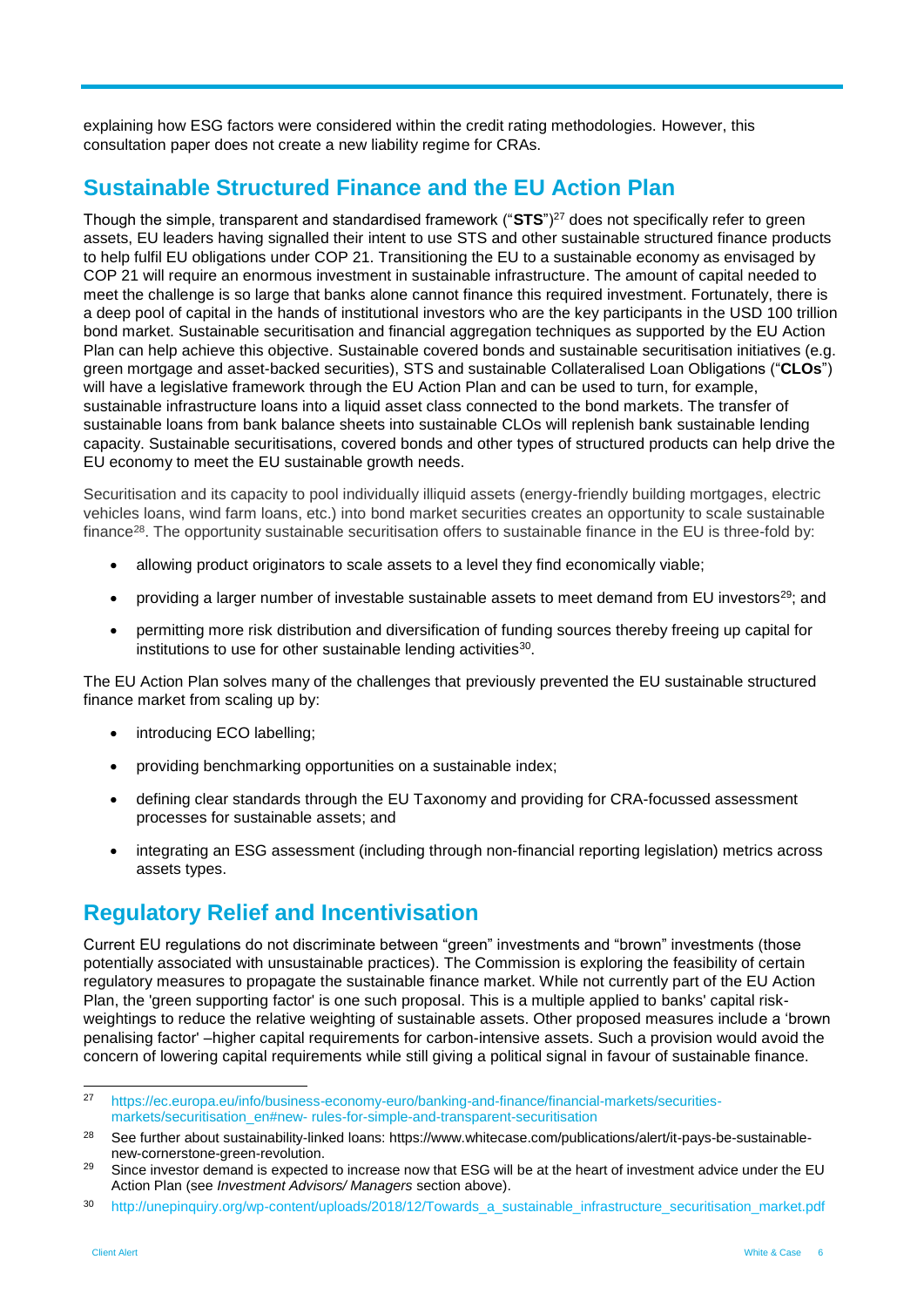The current prevailing market view suggests that a green supporting factor would be problematic and difficult to justify from a prudential view, while higher risk weightings for brown assets is the preferred option as it should discourage lending for activities that have a negative climate, environmental or social impact. This means incorporating climate risks into banks' risk management policies. Once you have the taxonomy in place, the question is how to reward the green and penalise the brown. Some of the incentives must necessarily be led by governments or policymakers. Others, such as pension funds considering phasing out coal investments, lead to their own set of questions. For example, who would track this and should the policymakers or investors set the compliance timeline? There are other incentives being considered ranging from tax discounts to third party service provider rebates for issuers but the feasibility and implementation details still need to be worked out. Some Central Banks have raised the need for market participants to start quantifying and disclosing their exposure to environmental risks and are looking to the components of the EU Action Plan alongside the additional recommendations by the Task Force on Climate-related Financial Disclosures<sup>31</sup> to introduce a harmonised package of sustainable finance tools across the EU.

#### **The Future of EU Sustainable Finance Regulation**

The consensus is that growing the sustainable finance market will be beneficial to the planet and to financial market participants in all capacities. According to the United Nations Environment Programme<sup>32</sup>, having a more circular economy<sup>33</sup> and reducing natural resource consumption by 15 per cent. could add around 7 per cent. to the GDP of the G20 countries, and could cut greenhouse gas emissions by 60 per cent. - which would surpass what is required by COP 21. However, the present lack of clear definitions of what constitutes a sustainable investment is often-cited as the reason for some market participants being reticent in engaging with this sector and if incentives or 'greeniums' start to affect pricing or yield in the sustainable finance market, clear parameters must be set to avoid such incentives being abused. To be most effective, a careful balancing act must be taken to avoid restricting the market so it can grow from a relatively niche to a more robust mainstream market and become an effective tool to help achieve EU goals on sustainability.

White & Case LLP Bockenheimer Landstraße 20 60323 Frankfurt am Main Germany

**T** +49 69 29994 0

White & Case LLP 19, Place Vendôme 75001 Paris

France

**T** +33 1 55 04 15 15

White & Case LLP 5 Old Broad Street London EC2N 1DW United Kingdom **T** +44 20 7532 1000

In this publication, White & Case means the international legal practice comprising White & Case LLP, a New York State registered limited liability partnership, White & Case LLP, a limited liability partnership incorporated under English law and all other affiliated partnerships, companies and entities.

This publication is prepared for the general information of our clients and other interested persons. It is not, and does not attempt to be, comprehensive in nature. Due to the general nature of its content, it should not be regarded as legal advice.

 $31$ <https://www.fsb-tcfd.org/>

<sup>&</sup>lt;sup>32</sup> See further information in the G20 White paper on sustainable CLOs White & Case co-authored: <https://www.unenvironment.org/>

<sup>33</sup> [http://www.eib.org/attachments/thematic/circular\\_economy\\_guide\\_en.pdf](http://www.eib.org/attachments/thematic/circular_economy_guide_en.pdf)